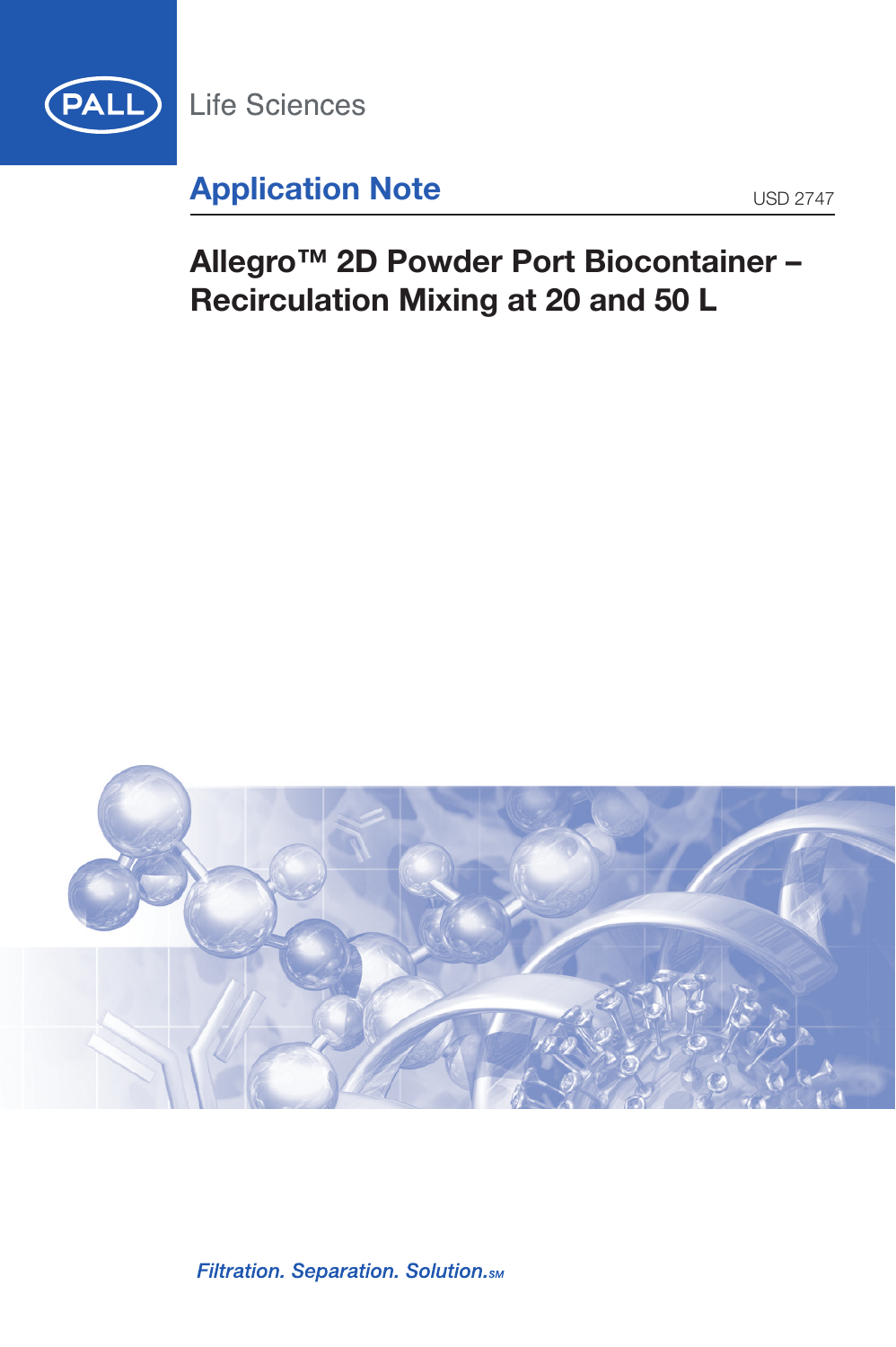## **1. Introduction**

Mixing systems are often used to prepare buffer and media solutions while controlling important fluid parameters such as pH and conductivity. Such systems can vary for a wide range of applications and volume sizes. Pall Life Sciences has introduced a user-friendly, single-use mixing system for small volume batches. This system, as shown in Figure 1, is comprised of an Allegro 2D biocontainer that contains a powder port intended for solids introduction and associated tubing. Added liquids and solids are mixed using a peristaltic pump to transfer the fluid from the outlet port of the biocontainer to the inlet port through a recirculation loop. The peristaltic pump creates a jet stream from the recirculation loop into the biocontainer resulting in turbulent mixing. The Allegro biocontainer mixing systems are available in 20 L and 50 L sizes each containing ½ in. inlet and outlet fittings, with targeted application volumes from 10 to 50 liters.

#### **Figure 1:**

*Picture of the Pall Allegro 2D 20 L mixing system.*



# **2. Summary**

The Allegro 2D biocontainer/mixer was evaluated for optimum mixing conditions for solids and liquids. Studies showed the most rapid and complete mixing of solids with liquids is achieved by tilting the biocontainer toward the inlet, tilting the inlet ports upward, and adding solids after partial filling with liquid, then completing the liquid addition. Test methods and results are described below.

# **3. Description of Test Methods**

Liquid-solid recirculation and mixing experiments were conducted for buffer and media preparation applications in the Allegro 2D mixer biocontainer. A series of experiments were designed to determine the optimal operating conditions to achieve efficient mixing. The mixing efficiency was determined by mixing time, defined as the time required to completely mix the solution. Complete mixing is determined by monitoring the solution conductivity within the recirculation loop until the value is at a steady state and there are no visible solids left in the biocontainer.

In addition to determining whether this mixing system is suitable for a certain solution or application, other critical parameters must be considered. For example, the proper positioning of the Allegro biocontainer and of the inlet fluid jet into the biocontainer needs to be determined. Therefore, experiments were conducted evaluating the effects of the orientation of the biocontainer with respect to how it lays on the tray surface. In these experiments, mixing

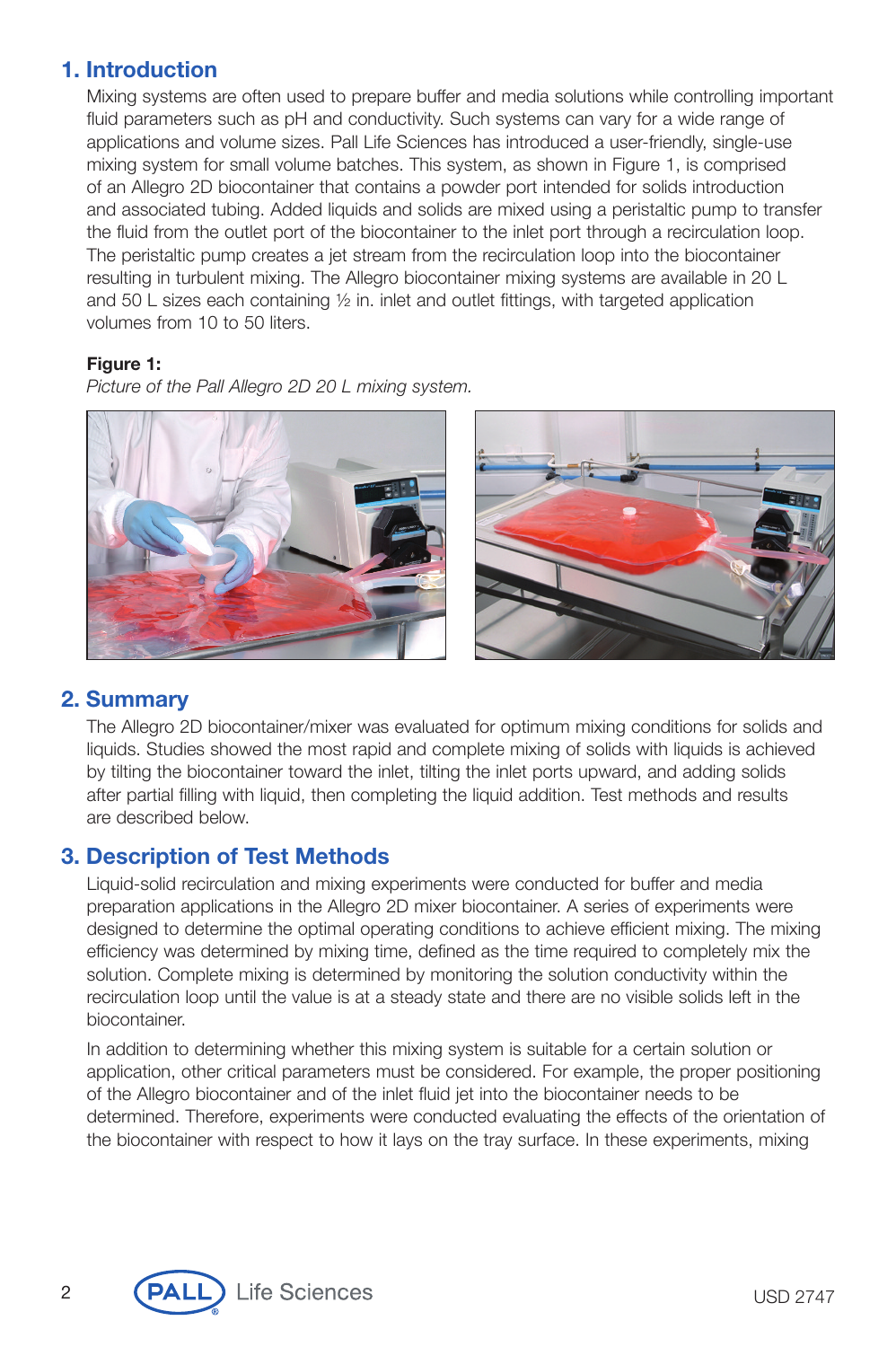tests were conducted with the biocontainers lying flat on the tray as well as having the tray tilted. For the addition of fluids and solids, addition was tested with 100% fluid addition, then 100% solid addition and by 25% fluid addition, 100% solid addition, then 75% fluid addition.

The recirculation rate throughout all of the experiments was set at 13 L/min (LPM). This speed is the highest flow rate achievable with ½ in. peristaltic tubing and a peristaltic pump. If a different pump is used, pump slippage may occur at higher or lower flow rates.

## **4. Results**

The Allegro 2D mixer biocontainer is capable of mixing buffer and media solutions as shown in Table 1.

#### **Table 1:**

*Summary of mixing results for solutions tested within the Allegro 2D mixer biocontainer\*.*

| Solution                                           | Mixing Achieved in <1 hour? |      |
|----------------------------------------------------|-----------------------------|------|
|                                                    | 20 <sub>L</sub>             | 50 L |
| 1 M NaCl                                           | Yes                         | Yes  |
| 0.75 mM NaOH                                       | Yes                         | Yes  |
| Phosphate Buffered Saline (Dulbecco's formulation) | Yes                         | Yes  |
| <b>Tris Buffer</b>                                 | Yes                         | Yes  |
| Sodium Citrate Buffer                              | Yes                         | No   |
| 1M Ammonium Sulfate                                | No                          | No   |
| 13.4 g/L DMEM (Dulbecco's Modified Eagle's Medium) | Yes                         | Yes  |
| 47.6 g/L Terrific Broth                            | Yes                         | Yes  |
| 30 g/L Tryptic Soy Broth                           | Yes                         | No   |
|                                                    |                             |      |

*\*All tests were conducted under the best conditions, tray tilted and nozzle pointed downwards*

Figure 2 and Figure 3 show the performance of the Allegro 2D mixing system when mixing 10 g/L of sodium chloride powder into DI water. Figure 2 shows the mixing times for the 50% and 100% fill volume cases as well as tilted versus flat mixing systems. The tilted system is able to reach a steady state quicker and thus has a faster mixing time than when the biocontainer is positioned flat. This is due to more of the fluid and solid settling closer to the inlet port because the biocontainer is tilted downwards towards the inlet. The closer solids are to the inlet port, the more turbulent the mixing is, and thus more solid is in a turbulent mixing area than when the biocontainer is flat. Figure 3 shows mixing for the inlet nozzle flat versus nozzle pointed downwards. The nozzle pointing downwards produces a quick mixing; however with the nozzle pointed flat the solid could not be mixed into solution within 1 hour. When the inlet nozzle is pointed downwards, the jet stream, produced by the recirculation loop, produces a more turbulent mixing in the same area as where the powder port is and thus where the majority of the solid lies. With high density solids, the solid will settle on the bottom of the biocontainer and thus when the inlet nozzle is pointed downwards, the jet stream directly hits the solid, producing the most efficient mixing.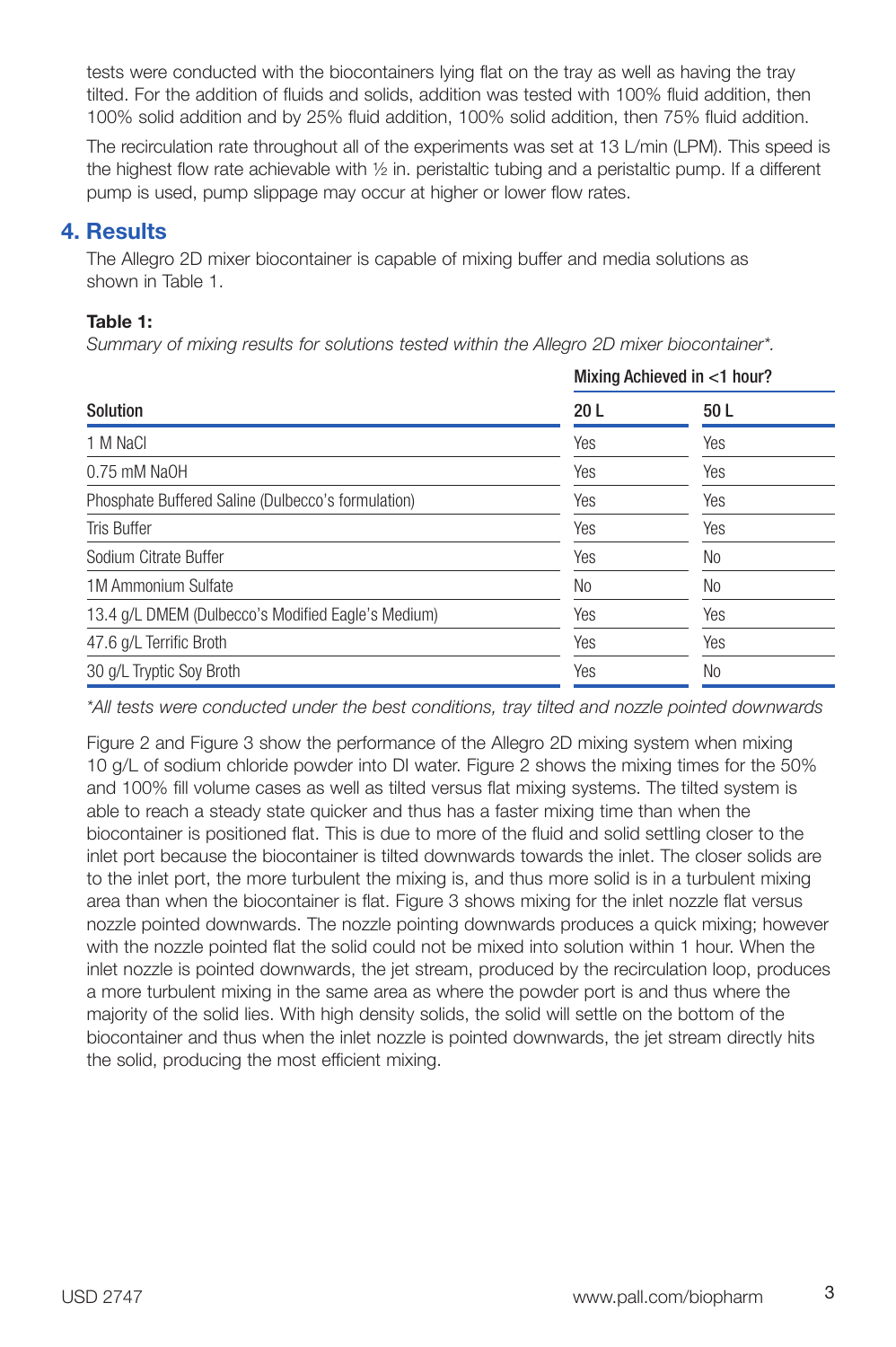**Figure 2:** *High Density Salt - Biocontainer tilted vs. Flat*



*Figure 2 illustrates mixing NaCl within 50 L biocontainer using the maximum recirculation speed of 13 L/min. The solution mixed quicker when the tray and biocontainer were tilted. In all of these trials, the nozzle was pointed downwards.*

#### **Figure 3:**

*High Density Salt - Nozzle Downwards vs. Flat*



*Figure 3 illustrates mixing NaCl within 50 L biocontainer using 13 L/min recirculation speed. With the inlet nozzle flat, the salt never fully mixed, seen by the curve never reaching the fully mixed conductivity. With the inlet nozzle pointed downwards, the solution mixed quickly and* fully, due to the nozzle pointing directly at the solid and aiding its mixing. The tray was tilted in *both of these trials.*

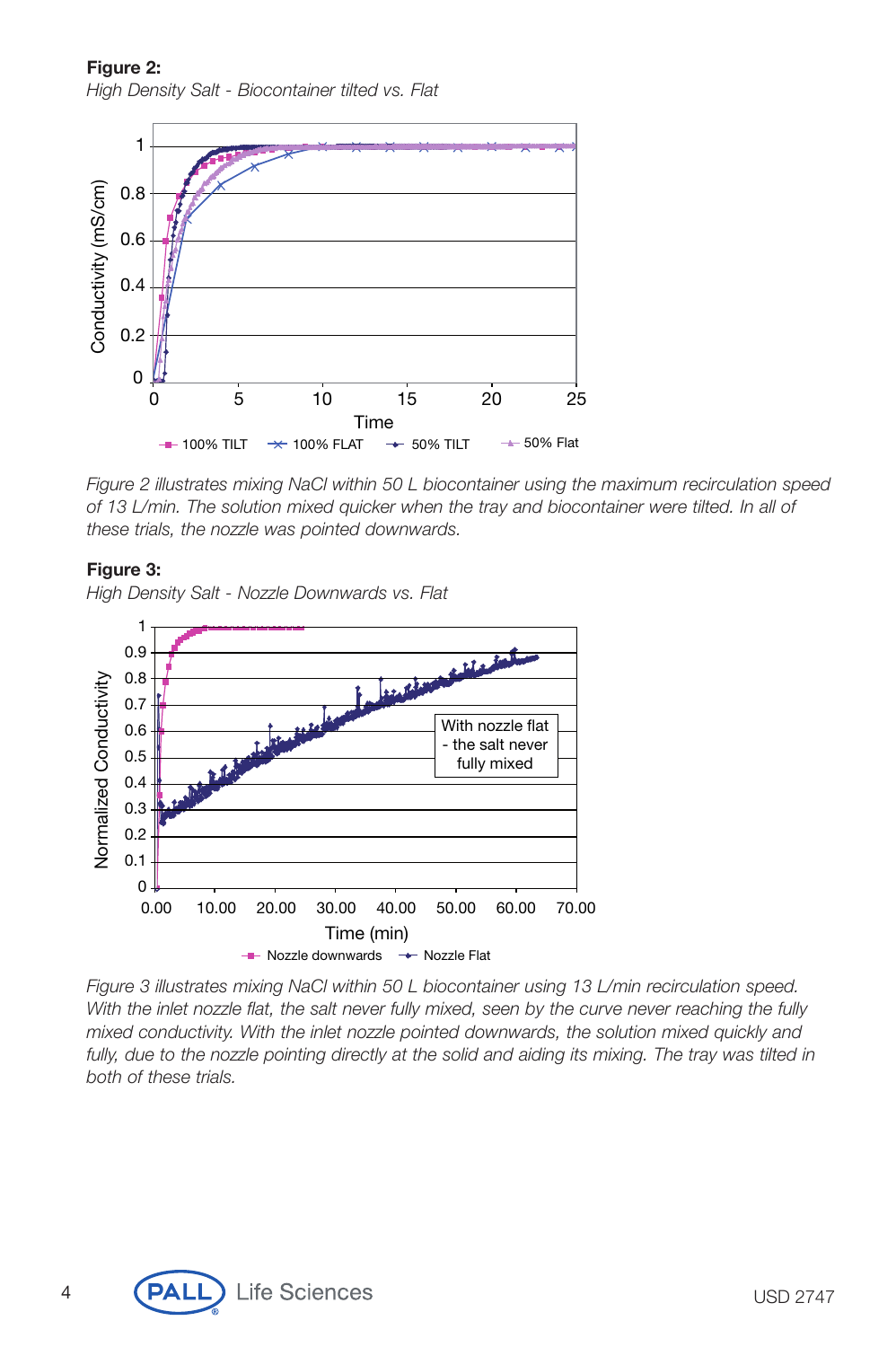Figure 4 presents different methods of fluid/solid addition. The most efficient addition process is by adding 25% of the fluid, then 100% of the solid, and then adding the rest of the fluid (75%). This two-step liquid addition allows for more space in the biocontainer to add the solid because the biocontainer is not yet full. The one-step liquid addition (all liquid added initially) makes it very difficult for solid addition of low density solids that tend to float on top of the liquid. Moreover, when adding the second 75% of the fluid, the solid begins to mix even before all the fluid is in the biocontainer, and is thus a more efficient use of the operator's time.



#### **Figure 4:**

*Low Density TSB - 1 vs. 2 Liquid Additions*

*Figure 4 illustrates mixing Tryptic Soy Broth within 20 L biocontainer using 13 L/min recirculation speed. When the addition of fluid is conducted in 2 additions with the solid addition in between the solution mixes much quicker. The tray was tilted in both of these trials.*

### **5. Recommended Procedures**

• The powder addition should be completed in 3 stages. The operator should first add about 25% of the desired liquid volume into the biocontainers followed by the addition of the solid. Then the remaining of the liquid (75%), should be added. This method allows for easier addition because the operator is not required to add the solid when the biocontainer is completely full of fluid. This results in more efficient mixing because the solid will already have been mixing during the liquid fill stage.

#### **Figure 5:**

*Flow chart of how to add liquid and solid to the mixing system.*



- It is recommended to tilt the biocontainer on the Allegro 2D cart so that a larger portion of the solid and fluid material is closer to the inlet port.
- It is also recommended to tilt the inlet port so that it points downwards (as shown in Figure 6 below) which will allow the fluid jet stream from the inlet port to come in contact with the powdered components more directly. This is especially important when mixing high density solids.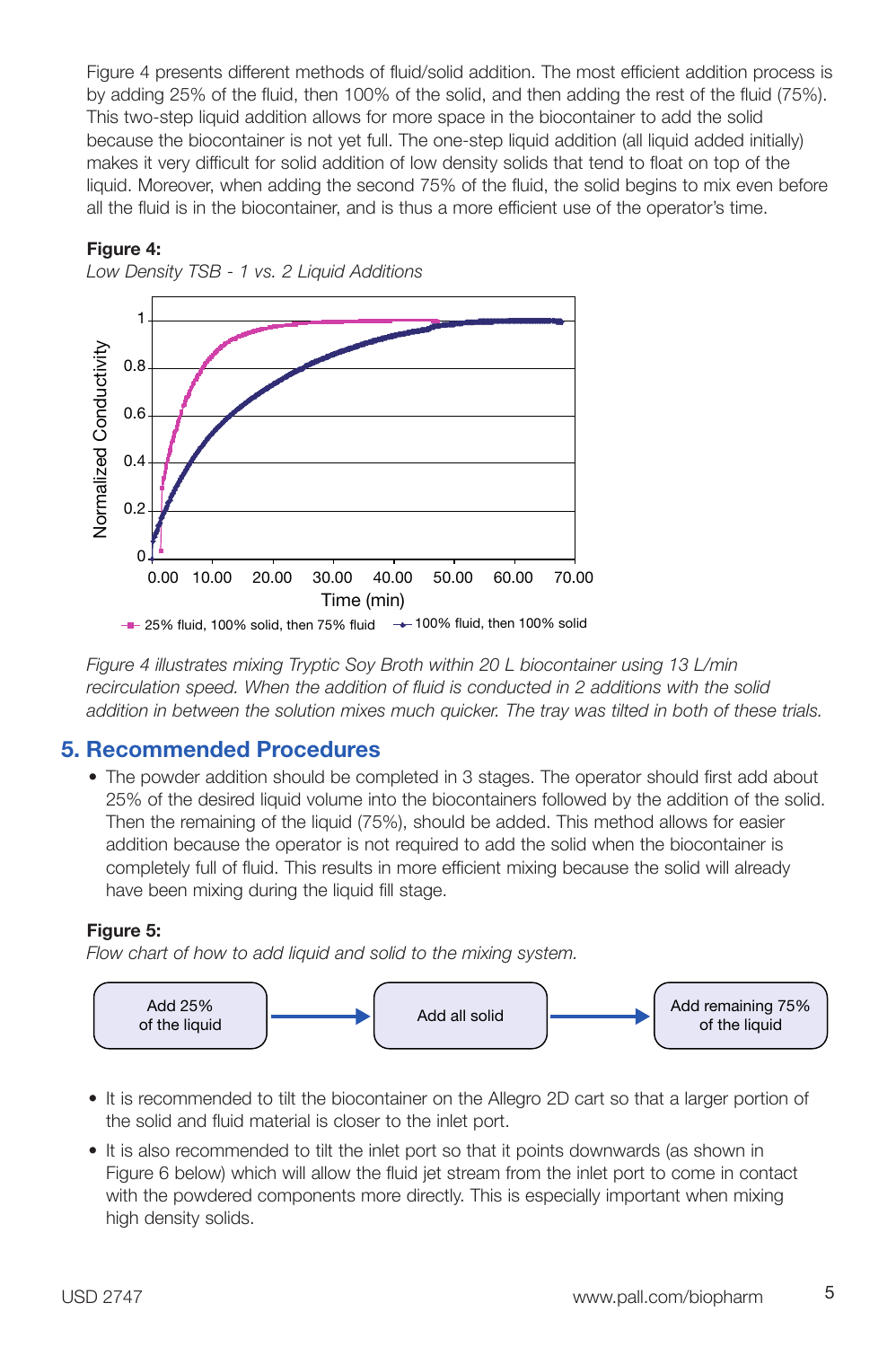#### **Figure 6:**

*The tubing is attached to the inlet and outlet and is angled so the ports are pointed downwards.*



• This mixing system is capable of mixing easy solutions, however it is unable to mix some more "difficult to mix" solutions (ie: 1 M ammonium sulfate). All applications should be tested thoroughly to determine if mixing is possible with any given system configuration.

#### **6. Conclusions**

The modified design of the Allegro 2D biocontainer, in combination with a recirculation loop in the system design, has been successfully shown to efficiently mix many of the commonly used buffers and media listed in Table 1. The mixing in the 20 L Allegro biocontainer system was shown to be faster than in the 50 L size due to the smaller amount of solids required. The powder port biocontainer with recirculation mixing can efficiently mix up to 1M solid NaCl in both the 20 L and 50 L mixer biocontainers. However, this investigation found that some "difficult to mix" powders, such as Tryptic Soy Broth, could not be fully mixed within the 50 L biocontainer using a recirculation rate of 13 L/min.

The minimum working volume for the 20 L biocontainers is 10 L, and for the 50 L biocontainer it is 25 L.

Pall Life Sciences can provide additional support through our Scientific and Laboratory Services to support any potential mixing applications. Please contact Pall for further details.